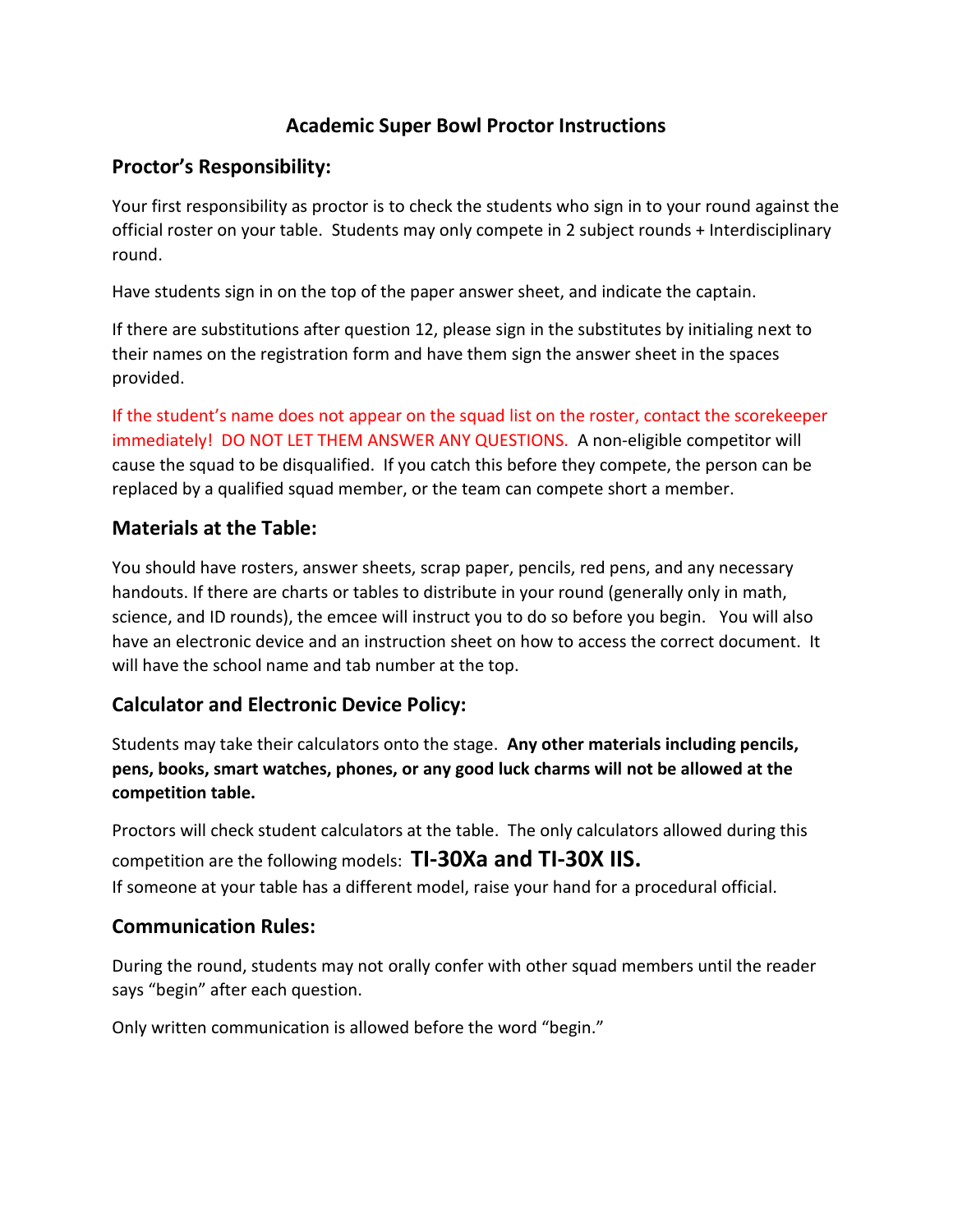No notes, formulas, etc. may be written on any paper or entered into a calculator by any member of the squad until the reader begins the first question. (If this is the first round of the evening, this will be a practice question.)

Once a round has begun, students may write down any information at any time for the remainder of the round.

If an infraction of this rule occurs, the proctor will warn the squad captain and remind the squad of the rule. If the squad continues to confer vocally before the word "begin," the proctor shall notify the host who will call the Procedural Committee.

## **Keeping Score Electronically:**

**Step 1:** Open the Correct Google Sheets Document

**Step 2:** Select the proper TAB at the bottom. Check on the instruction sheet to see that you are entering scores for the correct school on the correct tab.

**Step 3:** Once the contest has begun, enter the answer the team gives you in the RED CELL. Hit TAB to record your answer. Cell will turn white. **If the students do not answer the question in time, enter an 'X' in the RED CELL and hit TAB.** 

**Step 4:** Wait for correct answer to be revealed and check that your score is updated. Score block will turn green and a 1 will be recorded if the answer is correct.

**Step 5:** On the Student PAPER Answer Sheet…..

- IF THE STUDENTS ANSWERED CORRECTLY: proctors should mark a "+" to the left of correct answers. (Please, no check marks or circles!)
- IF THE STUDENTS ANSWERED INCORRECTLY: proctors should draw a line through the entire line of response.
- CALCULATE THE TIEBREAKERS.
- PROCTOR AND CAPTAIN SIGN.

DO NOT make any additional marks on the page (like marking which was the correct answer)